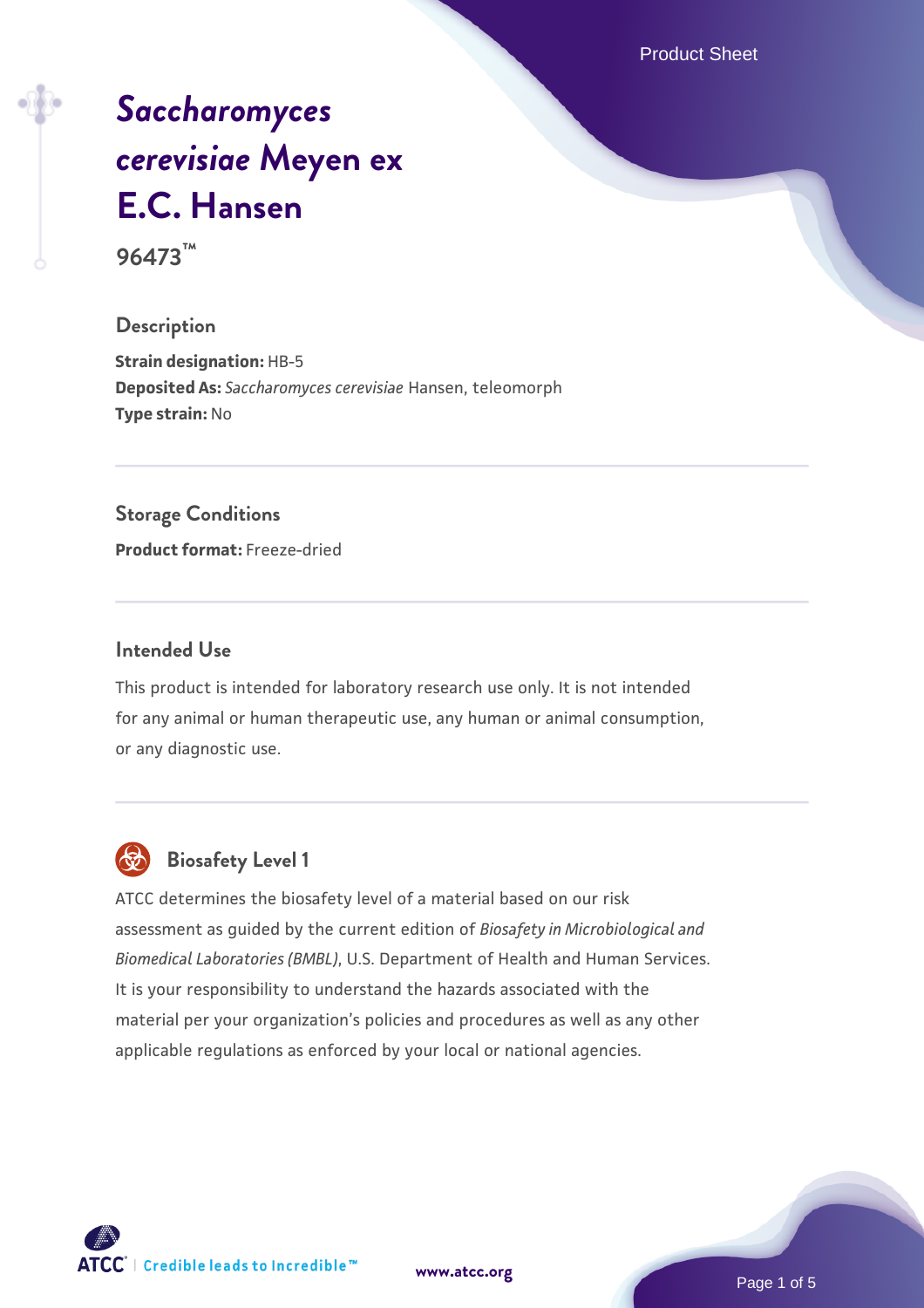ATCC highly recommends that appropriate personal protective equipment is always used when handling vials. For cultures that require storage in liquid nitrogen, it is important to note that some vials may leak when submersed in liquid nitrogen and will slowly fill with liquid nitrogen. Upon thawing, the conversion of the liquid nitrogen back to its gas phase may result in the vial exploding or blowing off its cap with dangerous force creating flying debris. Unless necessary, ATCC recommends that these cultures be stored in the vapor phase of liquid nitrogen rather than submersed in liquid nitrogen.

# **Certificate of Analysis**

For batch-specific test results, refer to the applicable certificate of analysis that can be found at www.atcc.org.

# **Growth Conditions**

**Medium:**  [ATCC Medium 200: YM agar or YM broth](https://www.atcc.org/-/media/product-assets/documents/microbial-media-formulations/2/0/0/atcc-medium-200.pdf?rev=ac40fd74dc13433a809367b0b9da30fc) **Temperature:** 30°C

# **Handling Procedures**

1. Open vial according to enclosed instructions.

2. From a single test tube of **sterile distilled water** (5 to 6 ml), withdraw approximately 0.5 to 1.0 ml with a sterile pipette and apply directly to the pellet. Stir to form a suspension.

3. Aseptically transfer the suspension back into the test tube of sterile distilled water.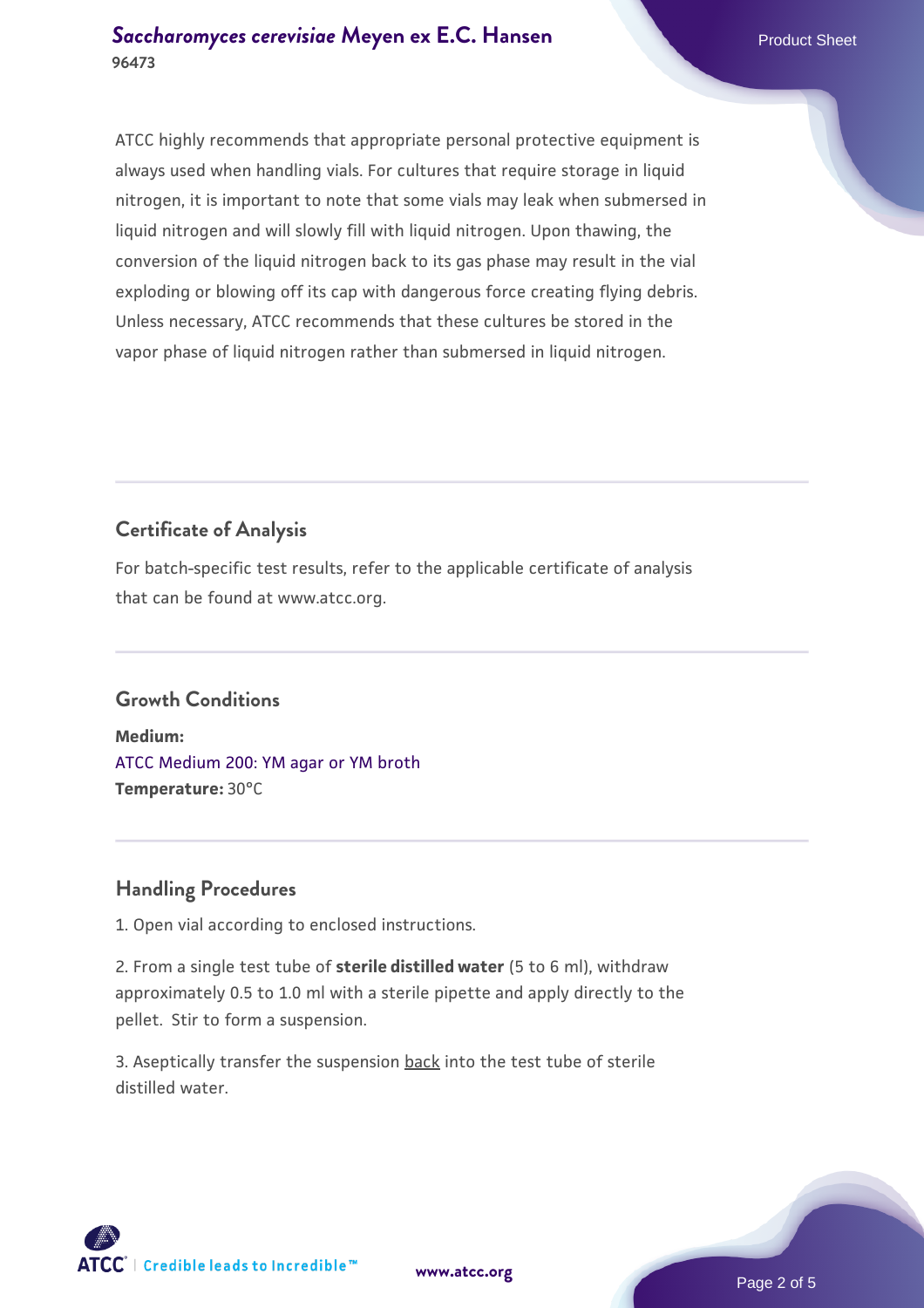#### **[Saccharomyces cerevisiae](https://www.atcc.org/products/96473)** [Meyen ex E.C. Hansen](https://www.atcc.org/products/96473) **96473**

4. Let the test tube sit at room temperature (25°C) undisturbed **for at least 2 hours**; overnight rehydration is recommended.

5. Mix the suspension well. Use several drops to inoculate recommended solid or liquid medium.

6. Incubate cultures at recommended temperature.

#### **Material Citation**

If use of this material results in a scientific publication, please cite the material in the following manner: *Saccharomyces cerevisiae* Meyen ex E.C. Hansen (ATCC 96473)

#### **References**

References and other information relating to this material are available at www.atcc.org.

#### **Warranty**

The product is provided 'AS IS' and the viability of ATCC® products is warranted for 30 days from the date of shipment, provided that the customer has stored and handled the product according to the information included on the product information sheet, website, and Certificate of Analysis. For living cultures, ATCC lists the media formulation and reagents that have been found to be effective for the product. While other unspecified media and reagents may also produce satisfactory results, a change in the ATCC and/or depositor-recommended protocols may affect the recovery, growth, and/or function of the product. If an alternative medium formulation or reagent is used, the ATCC warranty for viability is no longer valid. Except as expressly set forth herein, no other warranties of any kind are



**[www.atcc.org](http://www.atcc.org)**

Page 3 of 5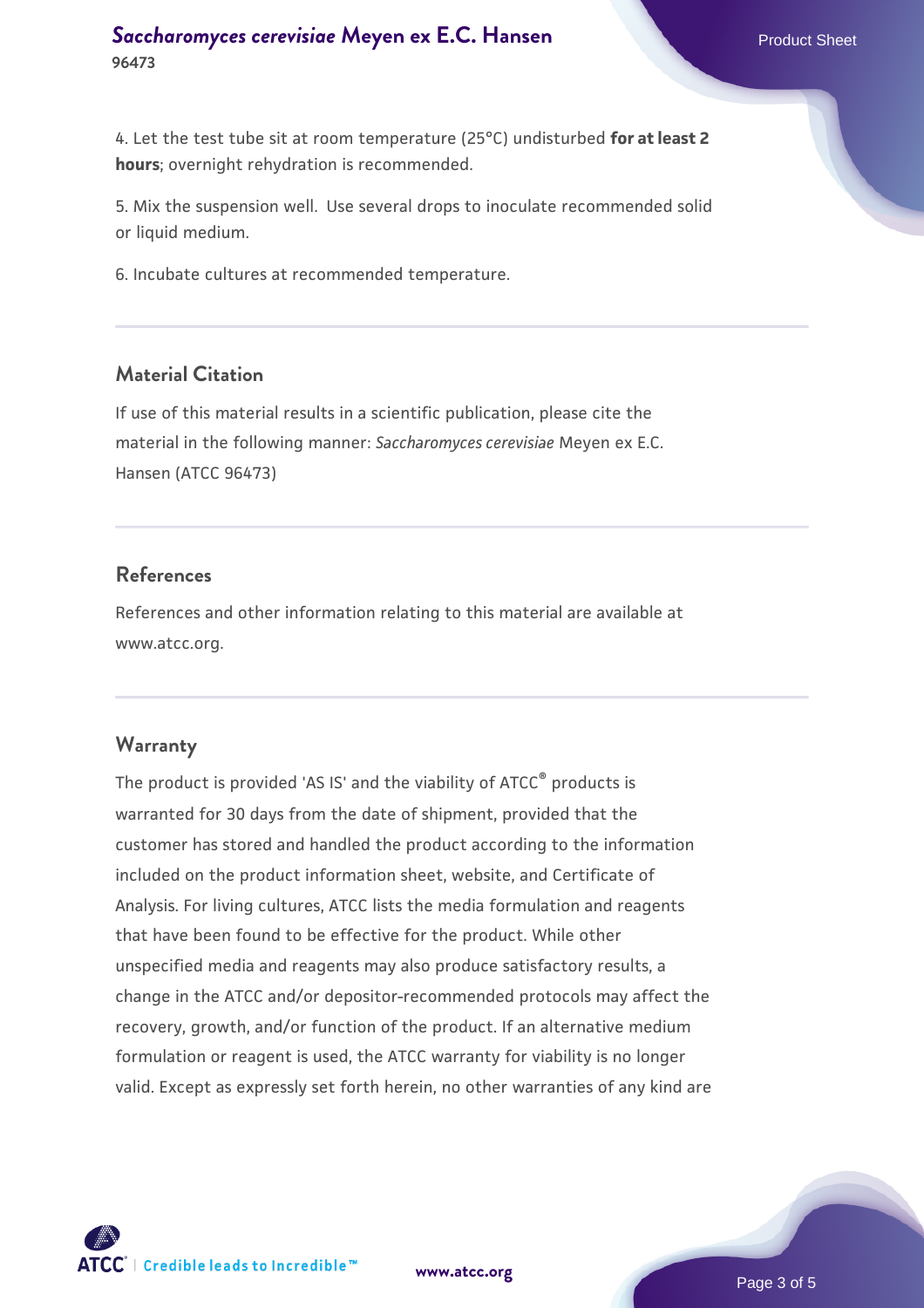### **[Saccharomyces cerevisiae](https://www.atcc.org/products/96473)** [Meyen ex E.C. Hansen](https://www.atcc.org/products/96473) **96473**

provided, express or implied, including, but not limited to, any implied warranties of merchantability, fitness for a particular purpose, manufacture according to cGMP standards, typicality, safety, accuracy, and/or noninfringement.

## **Disclaimers**

This product is intended for laboratory research use only. It is not intended for any animal or human therapeutic use, any human or animal consumption, or any diagnostic use. Any proposed commercial use is prohibited without a license from ATCC.

While ATCC uses reasonable efforts to include accurate and up-to-date information on this product sheet, ATCC makes no warranties or representations as to its accuracy. Citations from scientific literature and patents are provided for informational purposes only. ATCC does not warrant that such information has been confirmed to be accurate or complete and the customer bears the sole responsibility of confirming the accuracy and completeness of any such information.

This product is sent on the condition that the customer is responsible for and assumes all risk and responsibility in connection with the receipt, handling, storage, disposal, and use of the ATCC product including without limitation taking all appropriate safety and handling precautions to minimize health or environmental risk. As a condition of receiving the material, the customer agrees that any activity undertaken with the ATCC product and any progeny or modifications will be conducted in compliance with all applicable laws, regulations, and guidelines. This product is provided 'AS IS' with no representations or warranties whatsoever except as expressly set forth herein and in no event shall ATCC, its parents, subsidiaries, directors, officers, agents, employees, assigns, successors, and affiliates be liable for indirect, special, incidental, or consequential damages of any kind in connection with or arising out of the customer's use of the product. While reasonable effort is made to ensure authenticity and reliability of materials on deposit, ATCC is not liable for damages arising from the misidentification or misrepresentation of such materials.



**[www.atcc.org](http://www.atcc.org)**

Page 4 of 5